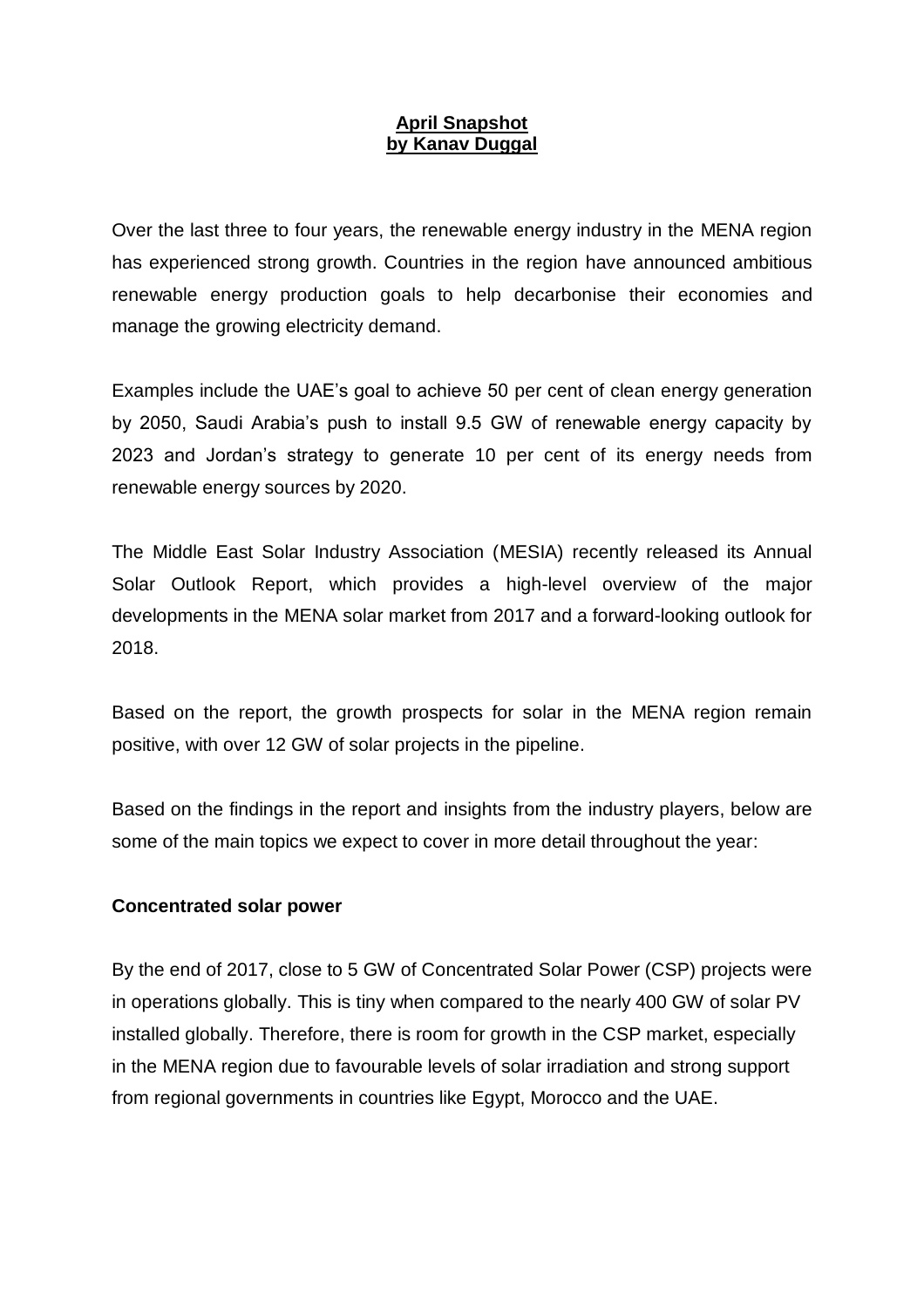While challenges to CSP deployment still exist (e.g. high capital expenditure costs, limited track record, limited number of equipment suppliers etc.), we can expect CSP deployment to increase within the MENA region.

The ongoing tender for the 800 MW Noor Midelt project in Morocco and the 700 MW DEWA Phase IV project in the UAE (still under negotiation) are examples of large scale CSP plants that will help promote growth of the technology in the region.

## **Rooftop and Building Integrated PV Projects**

The rooftop and building integrated photovoltaic (BIPV) segment within the MENA region is still in its infancy. Countries like Jordan, Pakistan and the UAE already have regulations in place to promote residential and commercial and industrial rooftop projects, but for the rooftop and BIPV segment to increase its market share, governments across the region must not only implement the appropriate rooftop programmes (e.g., Net Metering Schemes) but must also actively engage with and educate customers about the benefits of rooftop solar and BIPV projects.

While funding from international financial institutions exists for utility scale projects, commercial financing for rooftop solar programmes is minimal, at least within the MENA region, so regional financiers and bankers need to be further educated on ways they can help finance rooftop solar projects to make these projects more appealing to potential customers.

In 2018, countries like the UAE and Egypt expect to add 40 MW and 50 MW of additional rooftop capacity respectively, while countries like Bahrain, Oman and Saudi Arabia recently announced that they will introduce rooftop programs, so the growth outlook for rooftop solar in 2018 looks positive.

## **Digital technologies**

As new renewable energy projects begin to come online (especially large-scale projects), national grids could become overburdened with the increased loads and will be unable to cope if the appropriate infrastructure is not in place.